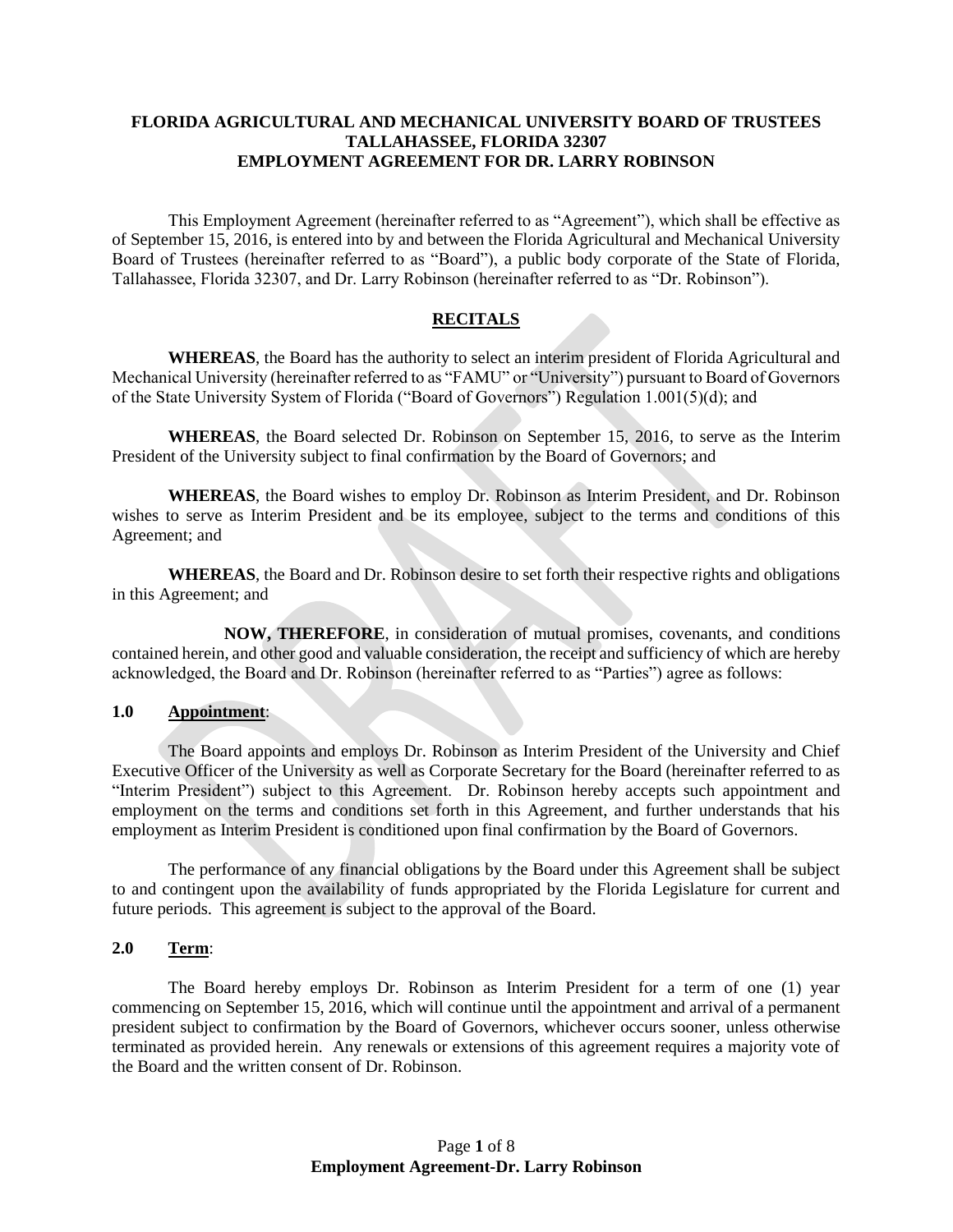## **3.0 Powers and Duties**:

As Interim President, Dr. Robinson shall perform all duties required subject to the U.S. and Florida Constitutions and Laws as permissible, and the regulations, policies and procedures of the Board of Governors and FAMU Board of Trustees, as now existing or hereafter promulgated. Those duties include, but are not limited to oversight of the general operations of the University including educational leadership; faculty and community relations; long-range strategic planning; budget formulation; supervision of the University's buildings, grounds and equipment; administration of the affairs of the University consistent with Board policy; student recruitment and services; fund raising, development, public relations and alumni affairs; recruitment of personnel; appointment, promotion and dismissal of all faculty and staff; crisis management; anti-hazing; and such other duties as mutually agreed upon with the Board.

## **4.0 Compensation**:

As compensation for the services to be performed under this Agreement, Dr. Robinson shall be paid an annual base salary of \$385,000. Any amount of the aforementioned annual base salary in excess of the amount authorized by the Florida Legislature shall be paid by the Florida A&M University Foundation, Inc. ("FAMU Foundation") or other available sources. This annual base salary shall be payable according to the pay plan for Executive Service employees at the University, with appropriate deductions for taxes and benefits.

# **5.0 Goal Setting**:

On or before November 1, 2016, Dr. Robinson will provide the Board Chair a list of proposed goals and objectives for the 12 month period. The Board or a Committee of the Board and Dr. Robinson shall agree/finalize goals and objectives at its November 2016 Board Meeting.

# **6.0 Other Compensation and Benefits**:

The Board authorizes the FAMU Foundation to provide Dr. Robinson with the following additional compensation and benefits:

- **6.1 Housing**: The Board authorizes the FAMU Foundation to provide Dr. Robinson a contribution in the amount of \$3,500 monthly as a supplemental housing payment, or housing allowance, so long as Dr. Robinson lives in a private residence.
- **6.2 Automobile Allowance**: An automobile allowance of \$1,200 per month.
- **6.3 Club Memberships**: To further enable Dr. Robinson to carry out his duties pursuant to this Agreement, the Board authorizes the FAMU Foundation to pay the annual fees and dues for membership in the Governor's Club and a Tallahassee area country club.
- **6.4 FAMU Business and Travel Expenses**: The Board shall reimburse Dr. Robinson for all reasonable FAMU related business and travel expenses including annual dues and membership fees for professional associations, meetings and entertainment. Events requiring the presence of Dr. Robinson's spouse, shall be at the full expense of the University. The Board may fulfill this obligation through the use of University funds or available funds within the FAMU Foundation, as appropriate. President and Spouse Travel will be audited every six months for full compliance to all State and University regulations.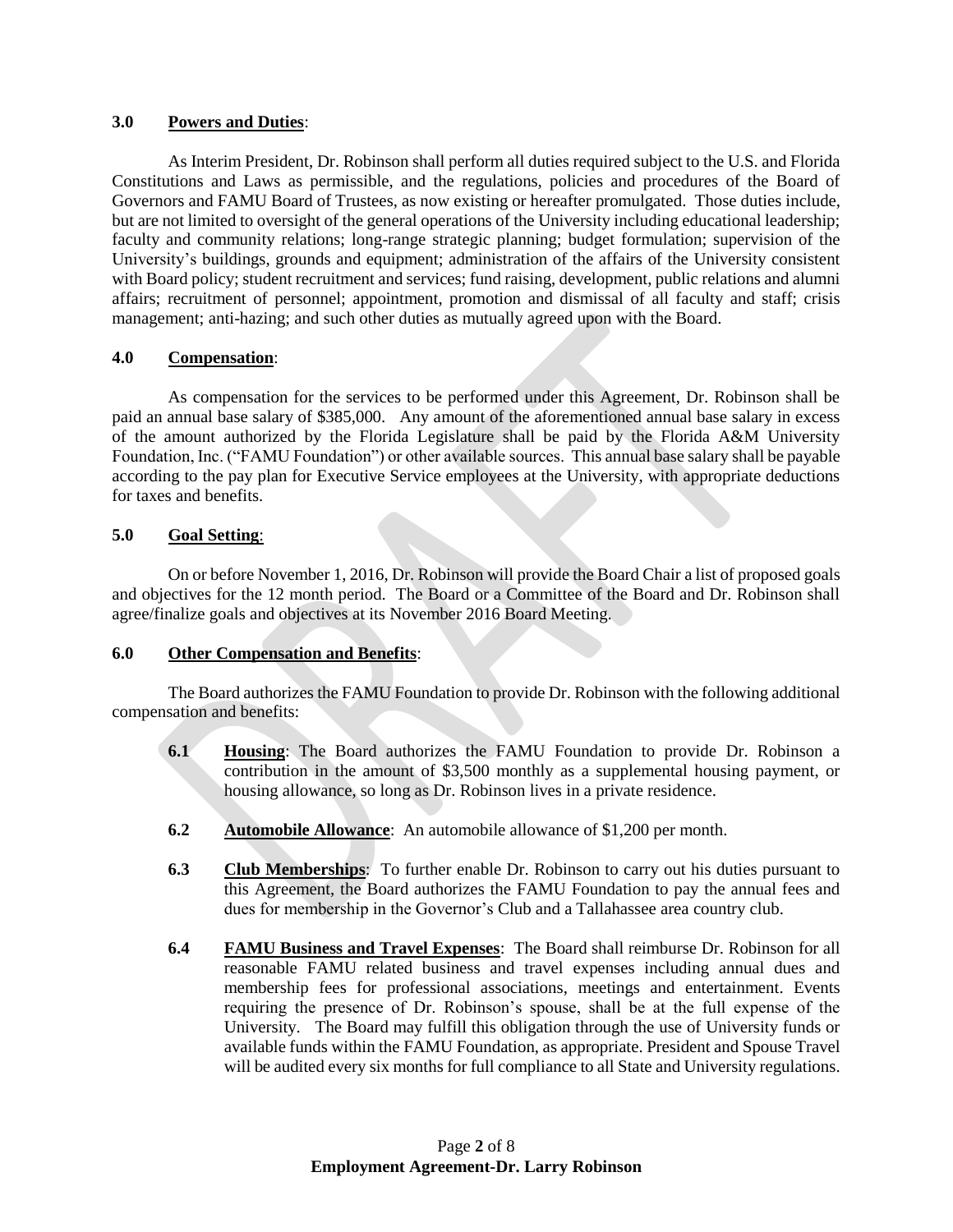- **6.5 Technology Support**: The Board shall provide reasonable telephonic, computer, internet access, facsimile and related equipment at Dr. Robinson's private residence for the performance of his official duties, as appropriate. In addition, the University shall provide Dr. Robinson a mobile telephone for use in his official duties consistent with state law and the Board's regulations, policies and procedures as now existing or hereafter promulgated.
- **6.6 Other Non-Compensation**: The Board authorizes the FAMU Foundation to provide Dr. Robinson with other forms of non-salary compensation in its discretion subject to prior approval of the Board at the time of the annual budget approval for the FAMU Foundation. The Interim President shall provide a report of all University-related non-salary compensation on February 28, 2017 and on September 30, 2017.

## **7.0 Standard Benefits**:

Dr. Robinson shall be eligible to participate in all present and future benefits plans maintained by FAMU for Executive Service employees. Such benefits shall include, without limitation, health care, shortterm and long-term disability, life insurance programs, retirement plans, deferred compensation plans, taxdeferred savings plans, flexible spending accounts, and annual and sick leave.

## **8.0 Participation on Corporate Boards and Other Outside Activities**:

Dr. Robinson agrees to faithfully and diligently discharge all obligations under Agreement and to devote full-time attention and energies to his duties as set forth in this Agreement. The expenditure of reasonable amounts of time for personal or outside business, as well as charitable and professional development activities, shall be permitted in accordance with this paragraph, provided such activities do not interfere with the duties or services to be render under this Agreement, the Florida Code of Ethics, and applicable regulations, policies and procedures of the Board or the Florida Board of Governors as now existing or hereafter promulgated. Dr. Robinson shall not engage in any activity that conflicts with or is adverse to the best interests of FAMU.

> **8.1 Requirement of Prior Approval**: With prior approval of the Board Chair and subject to the confirmation of the Board, Dr. Robinson may serve on the board of directors of forprofit or non-profit corporations. Any and all income earned by Dr. Robinson in connection with his service on such board of directors shall be paid to and retained by him and such income or other compensation shall have no effect on the amount of salary, compensation and benefits he is otherwise entitled to receive hereunder.

# **9.0 Tenure**:

As a tenured Full Professor, Dr. Robinson's status as a member of the University's faculty is separate and distinct from the position of Interim President and is governed by the Collective Bargaining Agreement for the faculty and the Board's regulations, policies and procedures regarding tenure as appropriate. However, such regulations, policies and procedures have no bearing on the appointment as Interim President.

## **10.0 Termination**:

**10.1 Termination for "Cause"**: The Board and Dr. Robinson agree that the Board may terminate this Agreement at any time for cause upon a majority vote of the Board as set forth in the Board Operating Procedures. For the purposes of this Agreement, "cause" shall be defined as conduct determined by a majority of the Board to be: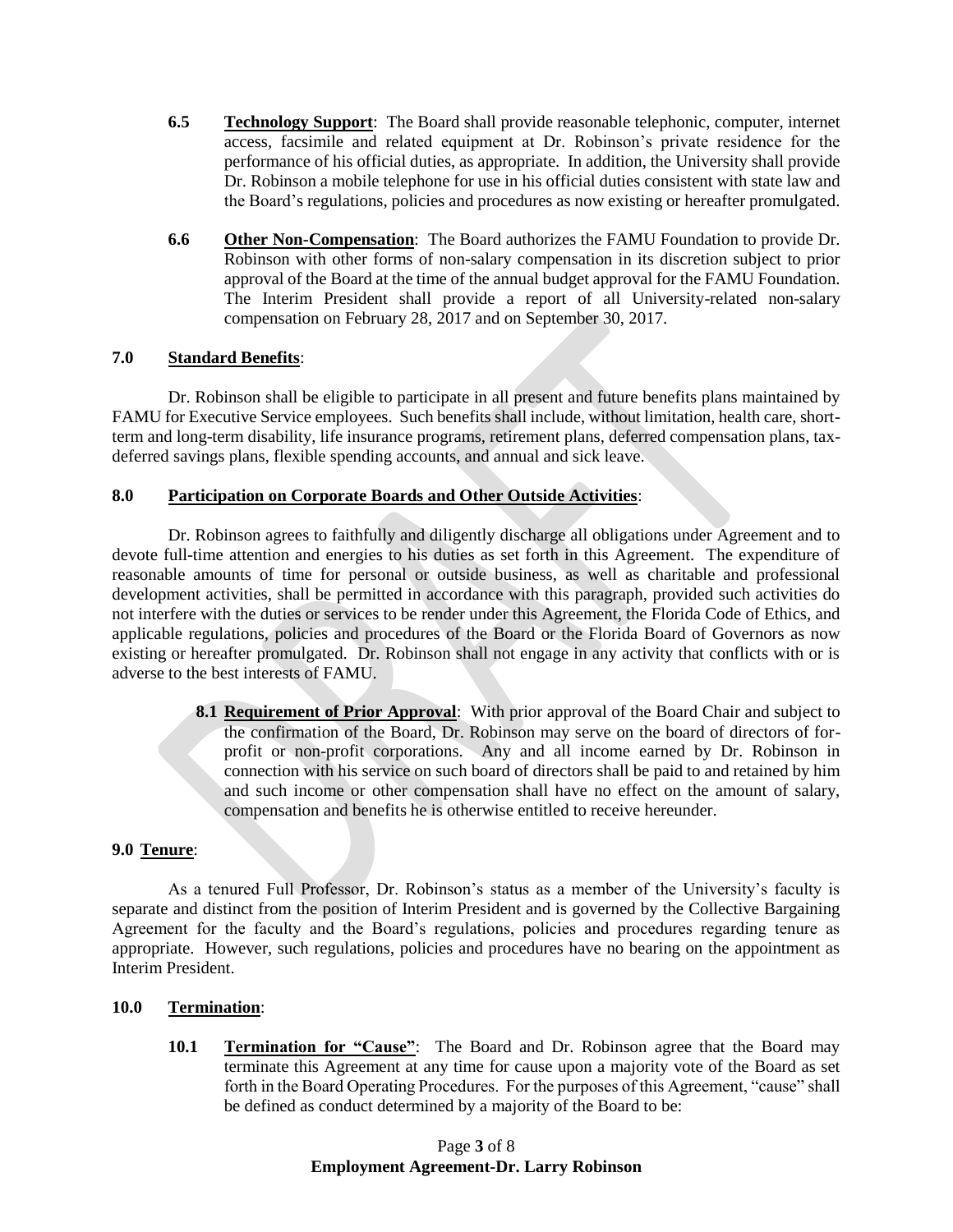- (a) gross negligence, non-feasance or willful malfeasance in the performance of his duties that materially harms the University;
- (b) acts or omissions by Dr. Robinson that are undertaken or omitted knowingly and felonious or fraudulent and involve material dishonesty or moral turpitude;
- (c) formal indictment or charge of the Interim President in a court of law with any felony, or any other crime involving misuse or misappropriation of University funds;
- (d) breach of any fiduciary duty with respect to the University; and
- (e) material or repeated failure to meet established performance goals or to comply with the written regulations, policies and procedures of the Florida Board of Governors or FAMU Board of Trustees or the terms of this Agreement that harms the University.

In the event of termination for cause by the Board, Dr. Robinson's employment shall cease and he shall not be entitled to any further compensation or benefits.

#### **10.2 Termination without Cause**:

- (a) Upon a majority vote by the Board casting a vote in favor of termination without cause, the Board may terminate Dr. Robinson's employment as Interim President effective at the date determined by the Board.
- (b) If Dr. Robinson decides to continue with the University as a Tenured Professor, then upon the effective date of his termination as Interim President, he shall be entitled to sabbatical benefits for the period of six (6) months equal to: (i) his annual base salary in effect at the time such a termination is effective; and (ii) health insurance benefits to the same extent as provided prior to said termination.
- (c) If Dr. Robinson declines to continue with the University as a Tenured Professor, he shall be entitled to accrued annual, sick, compensatory or administrative leave, and other sums which he is lawfully due.
- **10.3 Public Statement Regarding Termination**: Upon the conclusion of Dr. Robinson's service as Interim President for any reason other than for cause or death, the University and Dr. Robinson shall work in good faith towards a public statement regarding the conclusion of his presidency. In the event of death or termination for cause, the University will direct and control the issuance and content of any announcement, release or other statement to any third party, including employees and other members of the University community, as well as the press.

#### **11.0 Resignation**:

Dr. Robinson may terminate this Agreement at any time upon a minimum of ninety (90) days prior notice to the Board. Dr. Robinson's employment as Interim President shall cease on the effective date of his resignation, and he shall not be entitled to any further presidential compensation or benefits as Interim President, except as set forth in the University's various benefit plans with respect to vesting and rights after termination of employment. Dr. Robinson may, at his election, assume active duties as a tenured member of the University's faculty.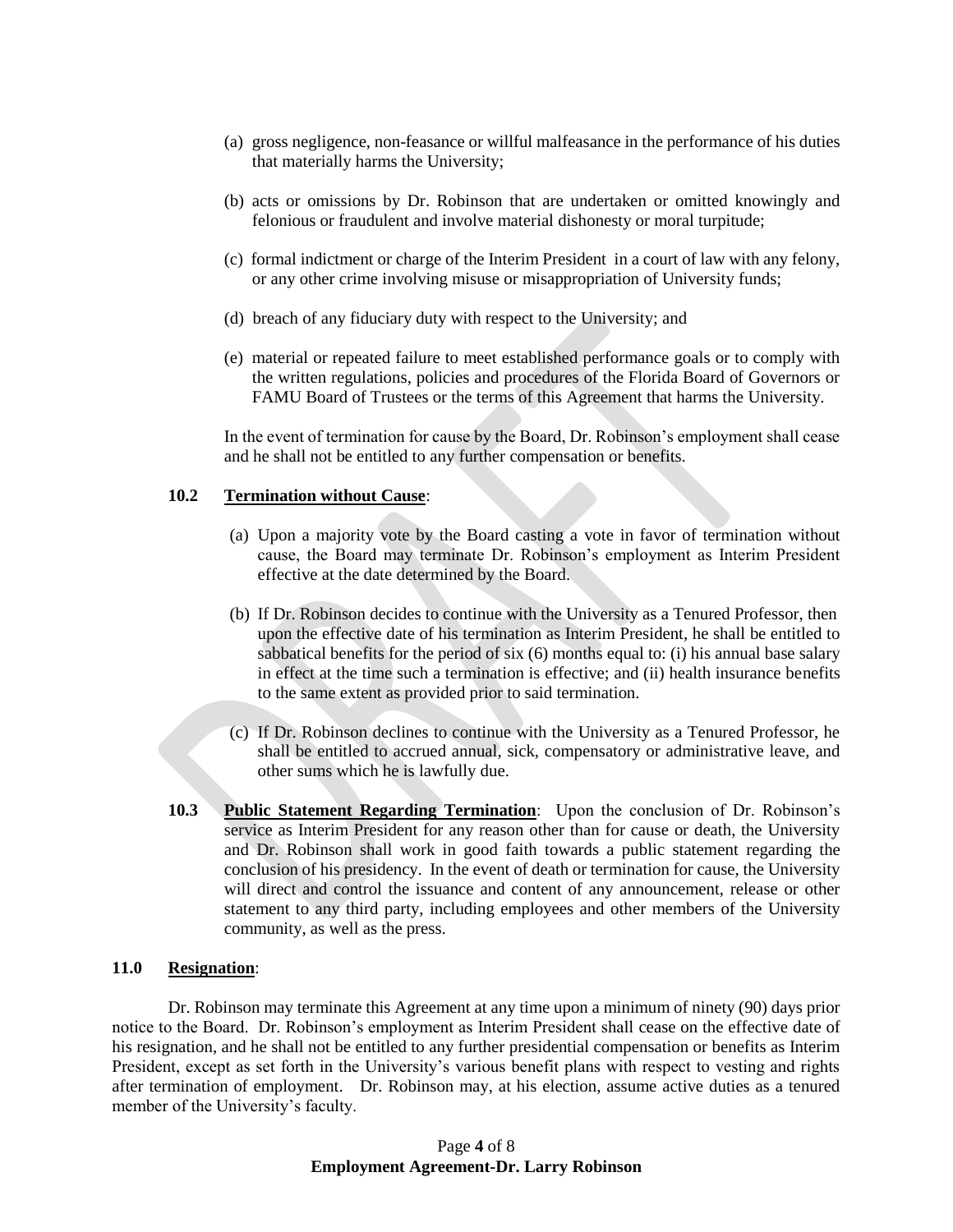In the event of discovery of conduct determined by the Board to be consistent with paragraph 10.1 that occurred prior to resignation, termination or natural expiration of this Agreement, Dr. Robinson shall not be entitled to any further compensation or benefits.

## **12.0 Sabbatical and Post-Interim Presidential Faculty Position**:

- **12.1 Sabbatical**: Dr. Robinson shall be entitled to the sabbatical benefits set forth in paragraph 10.2(b) if he elects to continue with the University as a Tenured Professor under the following circumstances:
	- (a) the natural expiration of the term of this Agreement;
	- (b) a termination without cause as set forth in paragraph10.2; or
	- (c) As for a resignation set for the in paragraph 11.0, in the event that said resignation occurs within the first six (6) months of the effective date of this agreement, the sabbatical shall be reduced by three (3) months.
- **12.2 Post-Presidency Faculty Position**: At the conclusion of his sabbatical, Dr. Robinson may return to his tenured faculty position as a "Distinguished Professor" in the School of Environment at an annual base salary of \$203,000.00.

For the purposes of this paragraph, the definitions of "Tenured Professor" or "faculty position" shall not include senior executive, administrative or academic administrative positions of the University such as provost, vice president, associate or assistant vice president, dean, director, department chair or any other position at the University defined as "at will."

## **13.0 Dispute Resolution**:

The Board and Dr. Robinson agree that if any dispute arises concerning this Agreement they will first attempt in good faith to resolve the dispute to their mutual satisfaction.

- **13.1 Mediation**: If the Board and Dr. Robinson are unable to resolve their disputes informally, they both agree that any controversy or claim that either party may have against the other arising out of or relating to the construction, application or enforcement of this Agreement, as well as any controversy or claim based upon the alleged breach of any legal right relating to or arising from Dr. Robinson's employment and/or termination of his employment shall be submitted to non-binding mediation. Within fifteen (15) days after delivery of a written notice of request for mediation from one party to the other, the dispute shall be submitted to a single mediator chosen by the Parties in Tallahassee, Florida. The cost and fees with mediation shall be borne by the University. The Parties agree to pay their own attorney's fees and costs.
- **13.2 Arbitration**: If mediation, as described in paragraph 13.1, is unsuccessful, the Board and Dr. Robinson agree that they will submit the dispute to confidential, binding arbitration before one arbitrator in Tallahassee, Florida, in accordance with the Employment Arbitration Rules and Mediation Procedures of the American Arbitration Association (hereinafter "AAA") then in effect. The AAA shall provide a list of three arbitrators who are National Academy of Arbitration members. Within ten (10) days of receipt thereof,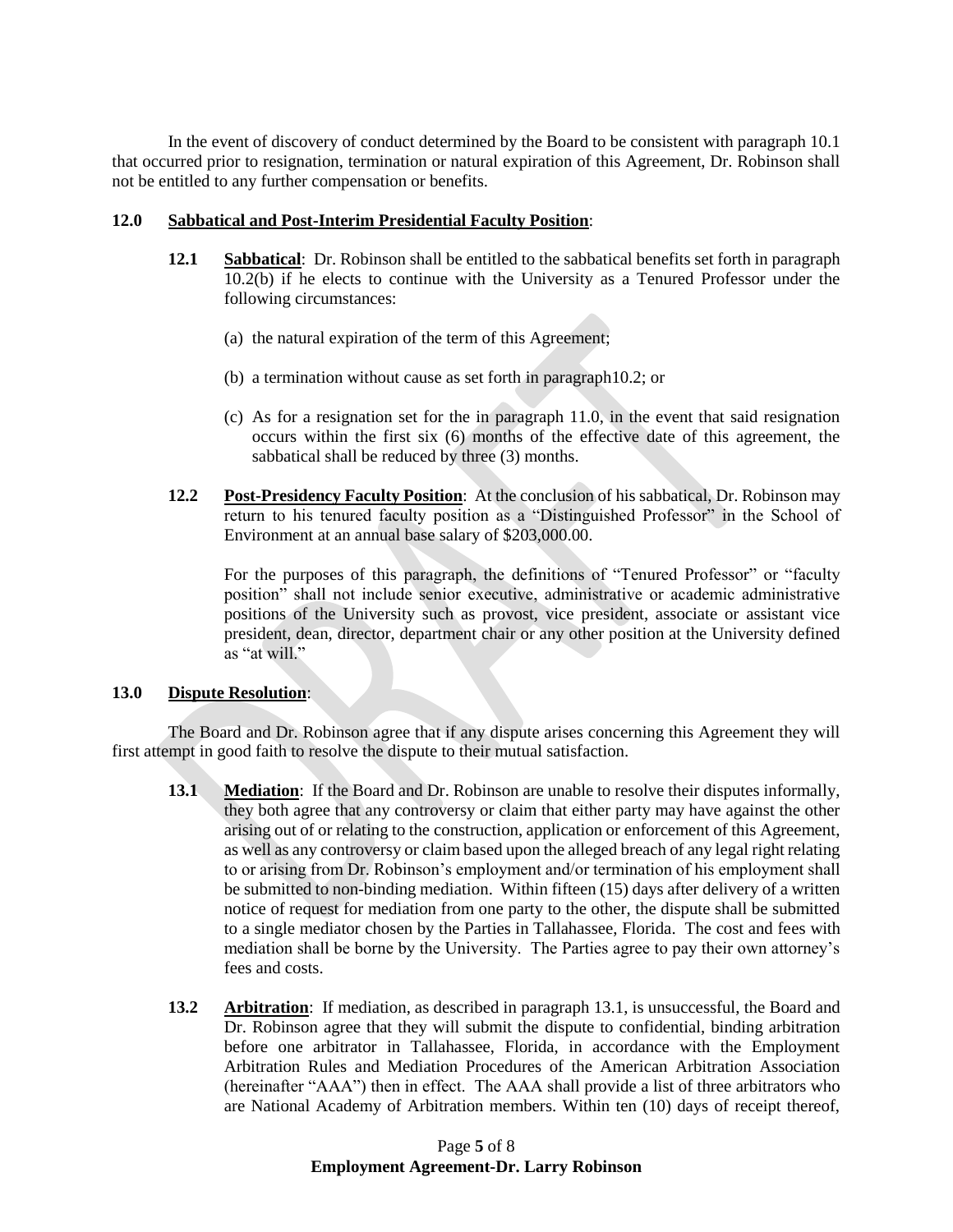each party shall strike one, Dr. Robinson shall strike first and notify the University of such choice within ten (10) days of marking of the list and the University shall strike last. Pursuant to the Rules, discovery may include depositions, interrogatories and document production. In any controversy between the University and Dr. Robinson involving the construction, application or enforcement of this Agreement, the arbitrator must base his/her decision upon the written contract and shall not have power to modify, add to or ignore terms of the Agreement. The written decision of the arbitrator shall be final and conclusive upon both Parties and may be entered in any court having jurisdiction thereof. Arbitrator compensation and administrative fees shall be paid by the University. The Parties agree to pay their own attorney's fees and costs.

To the extent permitted by law, both Parties will use their best efforts to keep any disputes and any efforts to resolve disputes confidential, involving only their respective legal counsel and other persons determined in good faith to have a need to know. To the extent permitted by law, they will also use their best efforts to ensure that such persons do not further disclose any such information. The Board and Dr. Robinson agree that no arbitrator may be an employee at the University or have any material personal or business relationship with the Board, University, or the FAMU Foundation.

## **14.0 Personal Contract**:

The obligations and duties of Dr. Robinson as Interim President shall be personal and not assignable or delegable in any manner whatsoever, except as set forth in Board regulations. This Agreement shall be binding upon the heirs, administrators, personal representatives, successors and assigns of both Parties.

#### **15.0 Notice**:

Unless and until changed by either party giving written notice to the other, the addresses below shall be the addresses to which all notices required or allowed by this Agreement shall be sent:

| If to the University:        | Chair, FAMU Board of Trustees<br>Florida A&M University<br>Suite 400, Lee Hall<br>1601 South MLK Jr. Blvd.                                               |
|------------------------------|----------------------------------------------------------------------------------------------------------------------------------------------------------|
|                              | Tallahassee, Florida 32307                                                                                                                               |
| With a copy to:              | Division of Legal Affairs<br>Florida A&M University<br>Suite 304 Foote-Hilyer Administration Center<br>1700 Lee Hall Drive<br>Tallahassee, Florida 32307 |
| If to the Interim President: | Dr. Larry Robinson<br>Office of the President<br>Florida A&M University<br>Suite 400, Lee Hall<br>1601 South MLK Jr. Blvd.<br>Tallahassee, Florida 32307 |

With a copy to: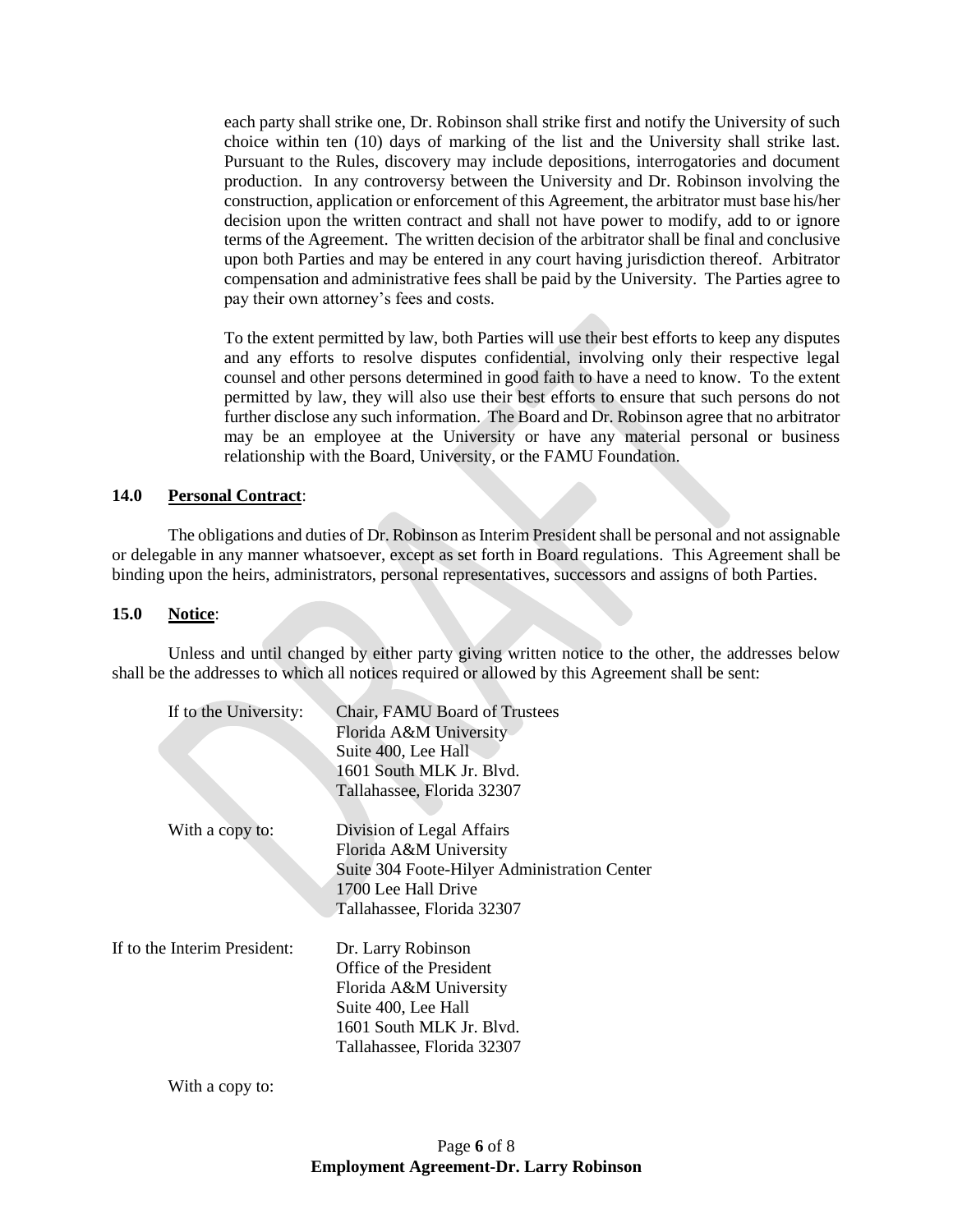#### **16.0 Severability**:

The invalidity or unenforceability of any provision of this Agreement shall not affect the validity or enforceability or any other provision of this Agreement and this Agreement shall be construed and enforced in all respects as if the invalid or unenforceable provision is not contained herein.

#### **17.0 Waiver**:

Any party's failure to enforce strict performance of any covenant, term, condition, promise, agreement or undertaking set forth in this Agreement shall not be construed as a waiver or relinquishment of any other covenant, term, condition, promise, agreement or undertaking set forth herein, or waiver or relinquishment of the same covenant, term, condition, promise, agreement or undertaking at any time in the future.

#### **18.0 Counterparts**:

This Agreement may be executed in counterparts, and by the Parties on separate counterparts each of which, when so executed, shall constitute one of the same instrument.

#### **19.0 No Trust Fund**:

Nothing contained herein and no action taken pursuant to the provisions of this Agreement shall create or be construed to create a trust of any kind.

#### **20.0 Confirmation Required**:

This Agreement shall become effective only upon confirmation of Dr. Robinson as Interim President by the Florida Board of Governors.

#### **21.0 Governing Law**:

This Agreement shall be construed and interpreted, and the rights of the parties determined in accordance with the U.S. and Florida Constitutions and Laws as permissible, and the regulations, policies and procedures of the Board of Governors and FAMU Board of Trustees, as now existing or hereafter promulgated. The Parties hereby agree to submit to the jurisdiction of Florida courts and federal courts located in Florida. Further, the Parties agree that proper venue for any suit concerning this Agreement shall be Leon County, Florida, or the Federal Northern District of Florida.

#### **22.0 Entire Agreement and Modification**:

This Agreement sets forth the entire agreement between the Parties and shall govern the respective duties and obligations of the Parties, superseding any other written or oral representations, statements, negotiations or agreements to the contrary. This Agreement may be modified or amended only by mutual written consent of the Parties.